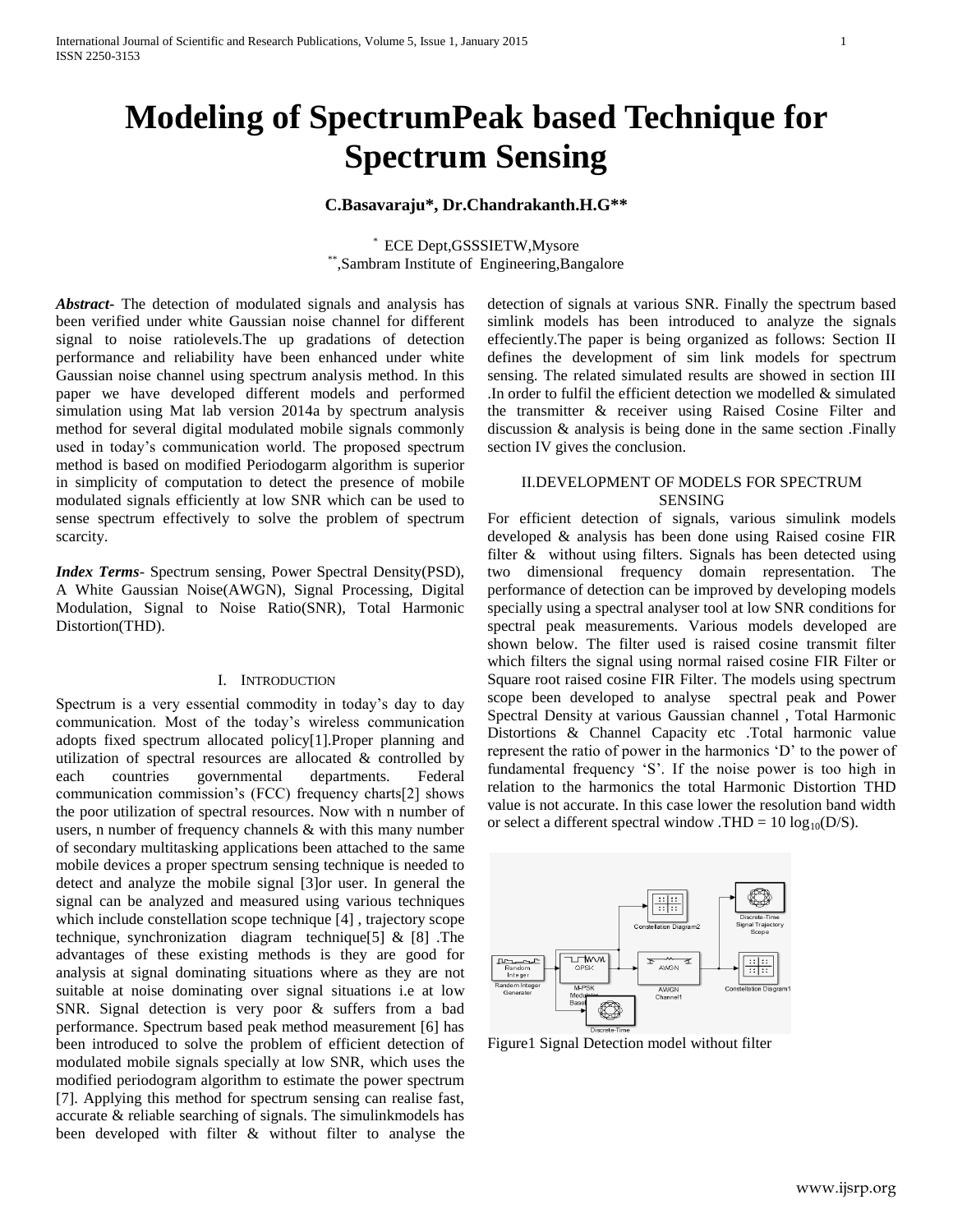

Figure2 Signal Detection model with filter



Figure 3 Signal Detection with spectrum model

## III.SIMULATION ENVIRONMENT & RESULTS

The simulations were carried out to the different signals with white Gaussian noise channel characteristics at various signal to noise values. In order to get suitable spectral functions of various digital modulated signals that are most commonly used in today"s mobile communications and classify them according to constelled points, trajectory regions & spectrum, we have simulated the signals & passed them through the constellation scope, spectrum scope by using Modified Periodogram Algorithm and the following detection plots are shown in fig3 – fig9.



Figure 4 constellation diagram at the input side



Figure 5 Trajectory diagram at the input side







Figure 7 constellation diagram at the output side (low SNR) without filter.



Figure 8 Trajectory diagram at the output side with filter (low SNR)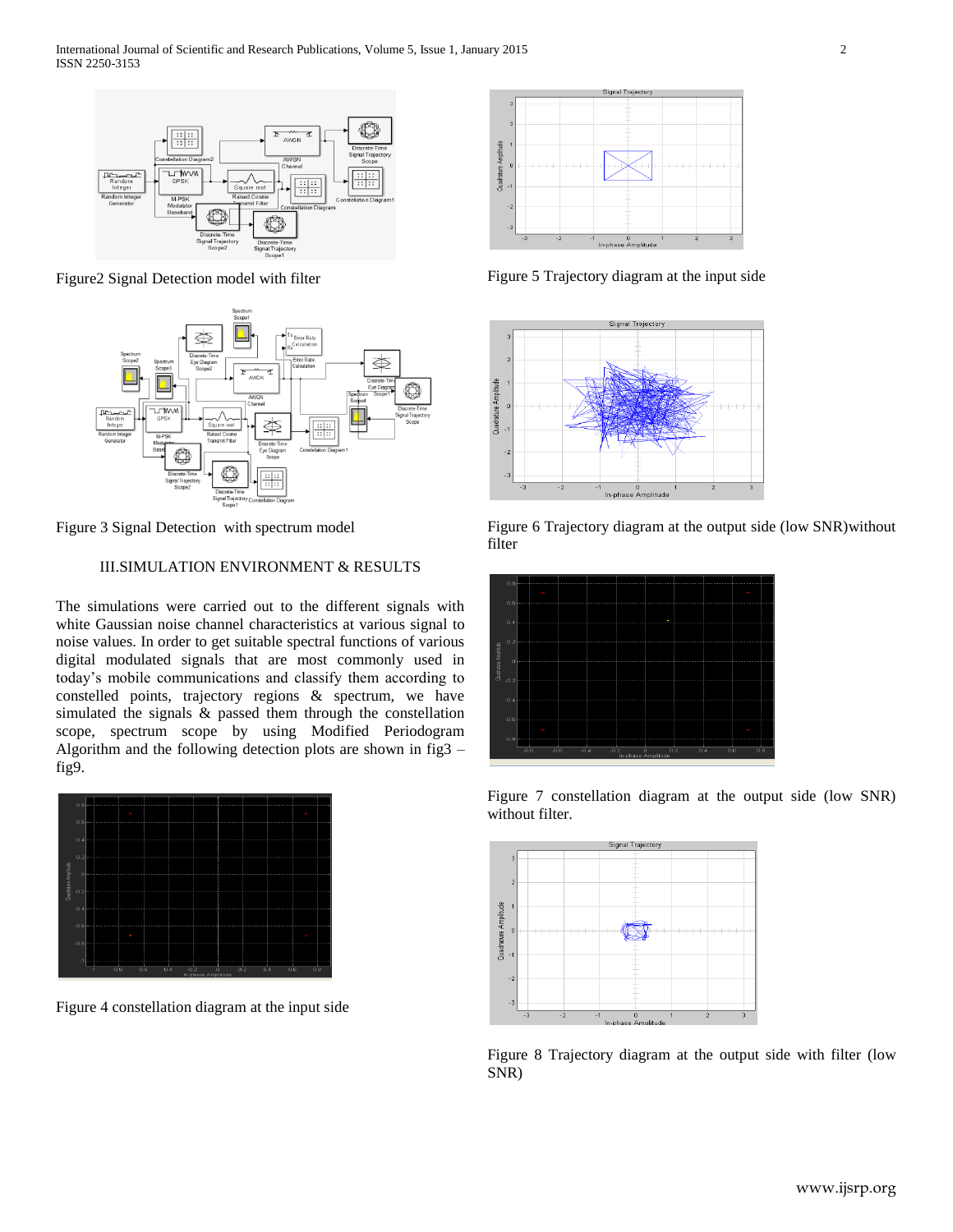

Figure 9 constellation diagram with filter(low SNR)



Figure10 Peak based spectrum at Transmitter with filter



Fig11 Peak based spectrum at receiver (at low SNR)



Figure 12.Distortion measurement at transmitter.



Figure 13.Distortion measurement at receiver (at low SNR)

From Fig 10-13, it is clear that the percentage of missed detections of modulated mobile signals is very less.It shows the measurement of power spectral

density vs various frequency very clearly. Here we have applied modified periodogram algorithm to estimate the spectrum. Also at low SNR it is found better detection compared to any other previous methods. Distortions measurements have been done very clearly at harmonics upto six numbers. So the spectrum based on modified periodogram algorithm is proved to realize high detection accuracy at low SNR. The results reveals the good accuracy & high reliability can be achieved using this algorithm.

#### IV. CONCLUSIONS

In this paper we showed that peak based spectrum detection method for spectrum sensing can be used to increase the spectrum efficiency in wireless network and analyze the signal in a better way. Compared to previous methods modulated signals has been analyzed in this paper by using spectrum analysis for a white Gaussian noise channel measurement using PSD helps to observe the waveforms Signals are being analysed at different SNR"s.We performed Matlab Simulations of Spectral functions of digital modulated signals commonly used for mobile radio communications.Spectral Density Functions, Spectral Peak Power Measuement,Channel Band width & Channel powers are measured for different values of SNR with Filter & Without filter for Gaussian Noise channel. This has been compared and analysed with previous techniques & the results proved that Spectrum technique gives better solutions. Maximum spectral peak values versus frequency has been measured at low SNR & medium range of SNR very clearlyDistortions measurement can be efficiently done up to higher order harmonics so that efficiency in detections can be increased in detection of signals which in turn helps to solve the scarcity of spectrum problem faced in today's mobile communication. Channel band width  $\&$ channel capacity can be measured efficiently which solves spectrum wastage in most of the cities. We believe that proposed measurement technique is important for the proper utilization of spectrum and more attention needs to be devoted to such areas.Our future work is directed towards enhancement of this spectrum measurement using 3-Dimentional approach, specially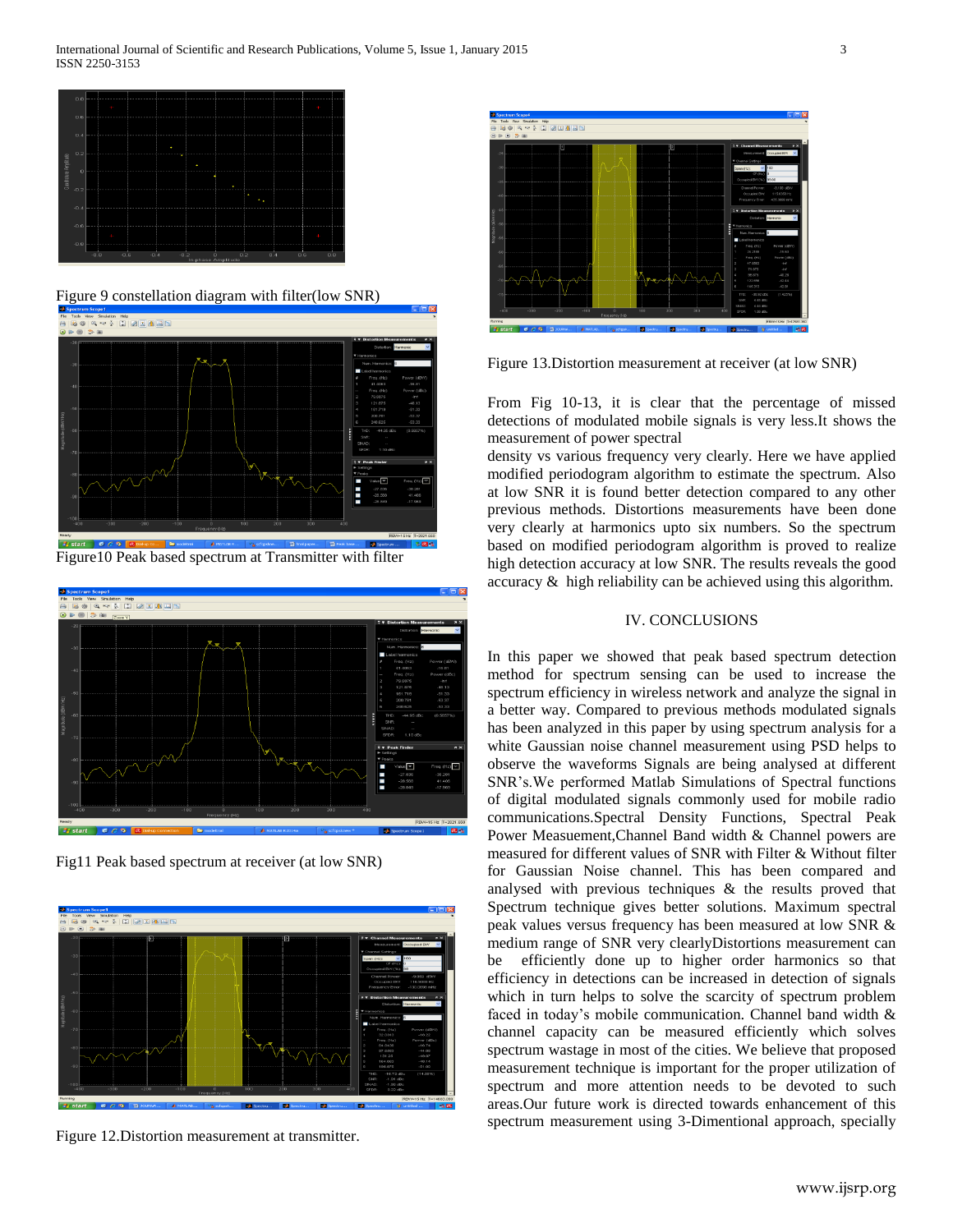at low SNR condition to get detections better, which would also lead to lower computational complexity & processing delay. REFERENCES

[1] Gardner, W.A. ,"An Introduction to Cyclostationary Signals, Chapter 1,Cyclostationarity in Communications and Signal Processing", IEEEPress,Piscataway,NJ,1993.

[2] Y.Chen,C.Wang, &B.Zhao."Performance comparison of feature based detectors for spectrumsensing in the presence of primary user traffic."Signl Processing Letter,IEEE,vol 18,PP 291-294,May 2011.

[3] H.V.Poor,"An introduction to signal detection &estimation",Springerverilognewyork 1994.

[4] Sanjeev kumar, Vinay Negi ,"Analysis of Doppler Effect on constellation Diagram of 8-PSK Modulation",IJSERVol 4 Issue 5 May 2013,ISSN 2229-5518.

[5] R.Noe,"PLL – free synchronous QPSK-Polarization multiplex/diversity receiver concept with digital I & Q baseband processing" IEEE Photon Technical Letter Vol 17,No 4,PP – 887-889,April 2005.

[6] "Cell phone detection technique" US Department of Energy,october 2007.Accessed in Jan 2010.

[7]"Tanujasatishdhope ,Dinasimunic, "Spectrum Sensing algorithm for cognitive radio networks for Dynamic Spectrum access "IJRRWSN, Vol 2,No1,March 2012. ISSN:2047-0037.

[8]Alfredo Linz, Alan Hendrickson, " Efficient Implementation of an I-Q GMSK Modulator",IEEE Transaction on circuits systems-II , Analog and Digital Signal Processing,VOL 43,No 1,Jan 1996.

#### **AUTHORS**

**First Author** –C.Basavaraju,Associate Professor, GSSSIETW and email :bassav.rraj@rediffmail.com. **Second Author** – Dr.Chandrakanth.H.G, Principal, Sambram Institute of Engineering, and email:ckgowda@hotmail.com.

**Correspondence Author** – C.Basavaraju, email:bassav.rraj@rediffmail.com, alternate email :rajukothnoor@gmail.com, contact number:8792131841.